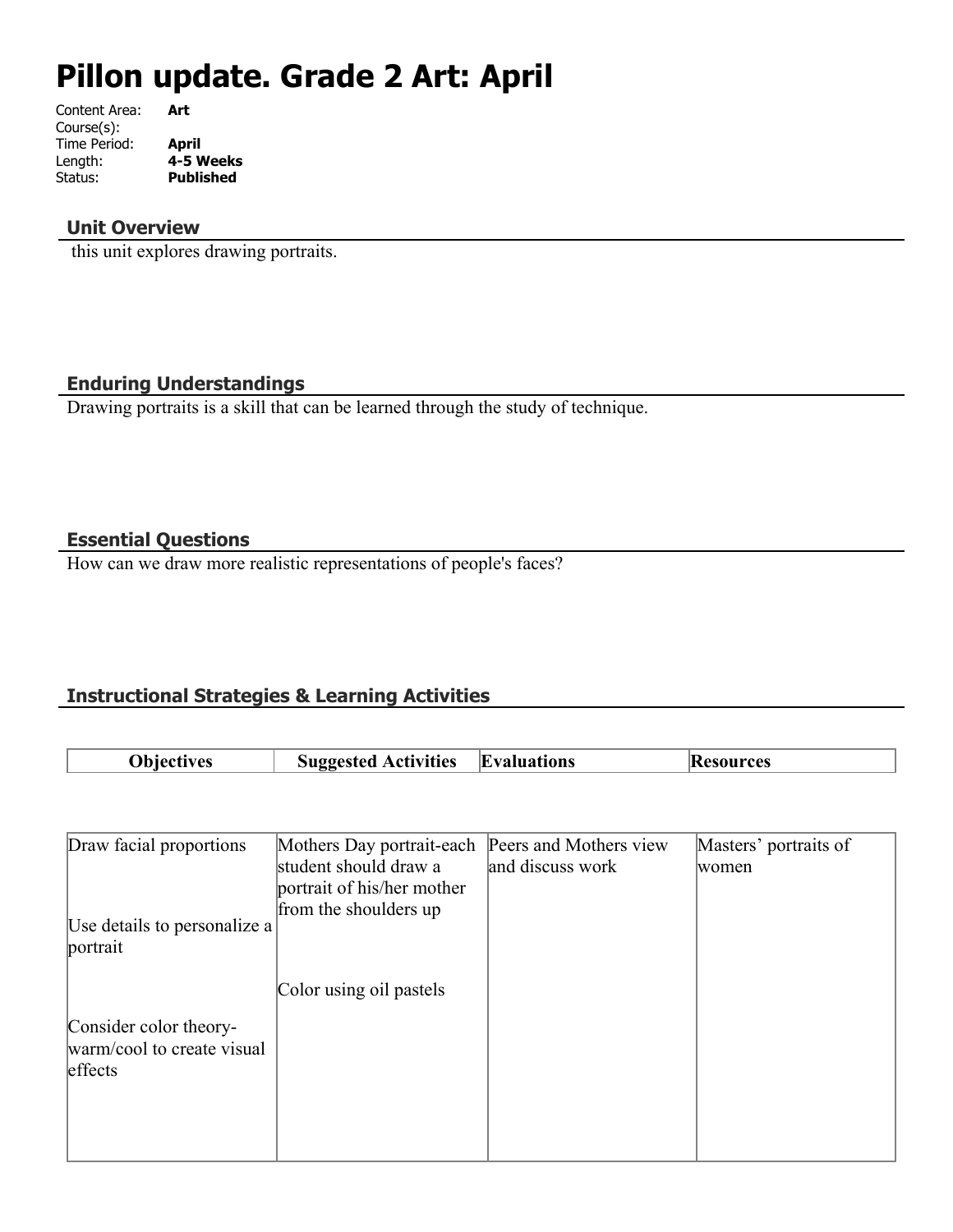# **Integration of Career Readiness, Life Literacies and Key Skills**

| <b>TECH.9.4.2.CI</b> | Creativity and Innovation                                                                                  |
|----------------------|------------------------------------------------------------------------------------------------------------|
| <b>TECH.9.4.2.CT</b> | Critical Thinking and Problem-solving                                                                      |
| TECH.9.4.2.CI.1      | Demonstrate openness to new ideas and perspectives (e.g., 1.1.2.CR1a, 2.1.2.EH.1,<br>6.1.2. Civics CM. 2). |
| TECH.9.4.2.CI.2      | Demonstrate originality and inventiveness in work (e.g., 1.3A.2CR1a).                                      |
| WRK.9.2.2.CAP.1      | Make a list of different types of jobs and describe the skills associated with each job.                   |
| TECH.9.4.2.CT.3      | Use a variety of types of thinking to solve problems (e.g., inductive, deductive).                         |
| <b>WRK.9.2.2.CAP</b> | Career Awareness and Planning                                                                              |

## **Technology and Design Integration**

| CS.K-2.8.1.2.IC.1 | Compare how individuals live and work before and after the implementation of new |
|-------------------|----------------------------------------------------------------------------------|
|                   | computing technology.                                                            |

#### **Interdisciplinary Connections**

| LA.SL.2.1   | Participate in collaborative conversations with diverse partners about grade 2 topics and<br>texts with peers and adults in small and larger groups. |
|-------------|------------------------------------------------------------------------------------------------------------------------------------------------------|
| LA.SL.2.1.C | Ask for clarification and further explanation as needed about the topics and texts under<br>discussion.                                              |

#### **Differentiation**

- Understand that gifted students, just like all students, come to school to learn and be challenged.
- Pre-assess your students. Find out their areas of strength as well as those areas you may need to address before students move on.
- Consider grouping gifted students together for at least part of the school day.
- Plan for differentiation. Consider pre-assessments, extension activities, and compacting the curriculum.
- Use phrases like "You've shown you don't need more practice" or "You need more practice" instead of words like "qualify" or "eligible" when referring to extension work.
- Encourage high-ability students to take on challenges. Because they're often used to getting good grades, gifted students may be risk averse.
- **Definitions of Differentiation Components**:
	- o Content the specific information that is to be taught in the lesson/unit/course of instruction.
	- o Process how the student will acquire the content information.
	- o Product how the student will demonstrate understanding of the content.
	- o Learning Environment the environment where learning is taking place including physical location and/or student grouping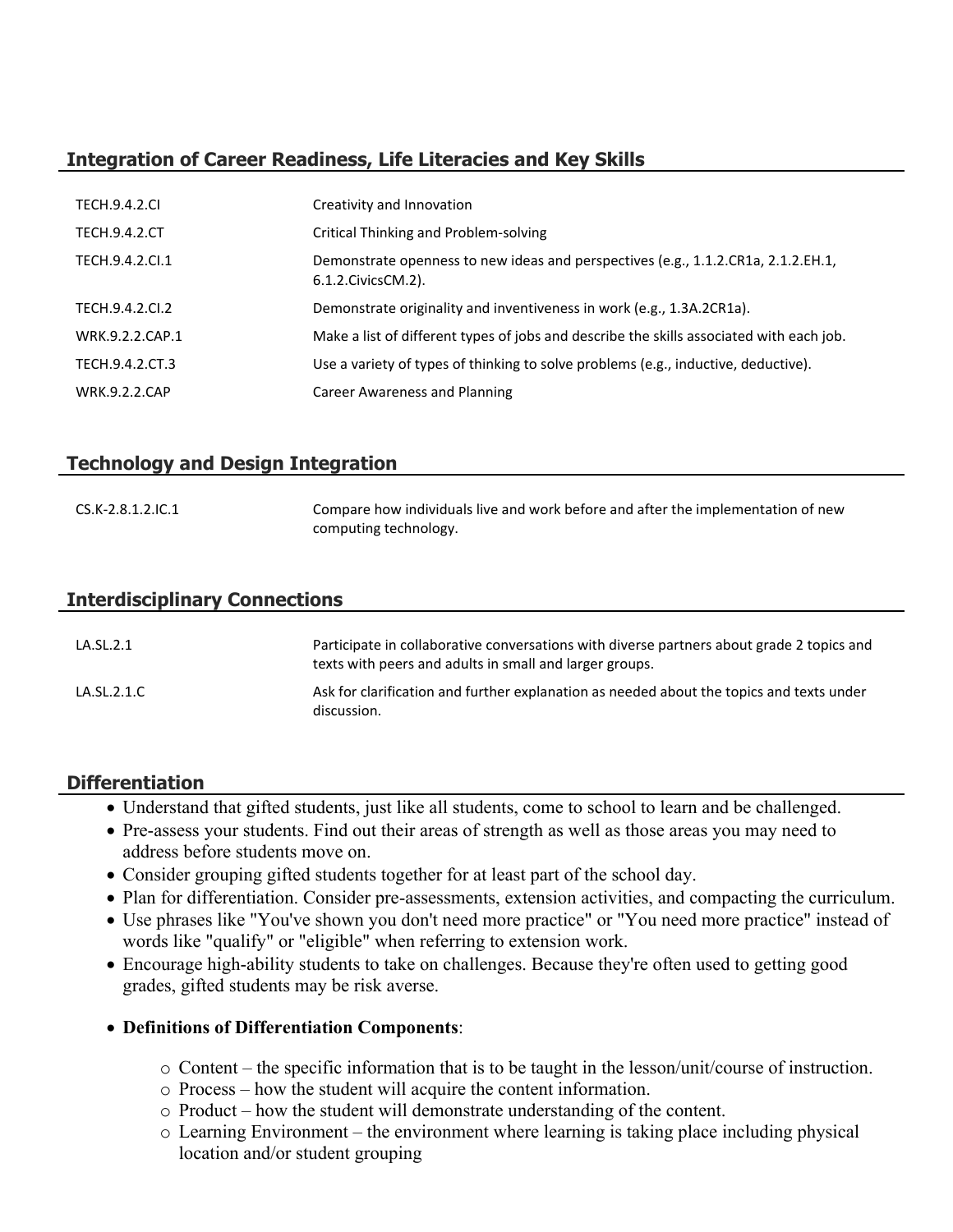#### **Differentiation occurring in this unit:**

Students will be encouraged to improve and challenge thier art skills as they proceed.

Simpler instructions and tasks will be assigned for struggling students

#### For Gifted:

Encourage students to explore concepts in depth and encourage independent studies or investigations. Use thematic instruction to connect learning across the curriculum. Encourage creative expression and thinking by allowing students to choose how to approach a problem or assignment. Expand students' time for free reading. Invite students to explore different points of view on a topic of study and compare the two. Provide learning centers where students are in charge of their learning. Brainstorm with gifted children on what types of projects they would like to explore to extend what they're learning in the classroom. Determine where students' interests lie and capitalize on their inquisitiveness. Refrain from having them complete more work in the same manner. Employ differentiated curriculum to keep interest high. Avoid drill and practice activities. Ask students' higher level questions that require students to look into causes, experiences, and facts to draw a conclusion or make connections to other areas of learning. If possible, compact curriculum to allow gifted students to move more quickly through the material. Encourage students to make transformations- use a common task or item in a different way. From

http://www.bsu.edu/web/lshasky/Forms/Interventions/Gifted.pdf

# **Modifications & Accommodations**

In addition to the differentiation above, individual IEP's and 504's will be accommodated.

Refer to QSAC EXCEL SMALL SPED ACCOMMOCATIONS spreadsheet in this discipline.

**Modifications and Accommodations used in this unit:**

#### **Benchmark Assessments**

**Benchmark Assessments** are given periodically (e.g., at the end of every quarter or as frequently as once per month) throughout a school year to establish baseline achievement data and measure progress toward a standard or set of academic standards and goals.

#### **Schoolwide Benchmark assessments:**

Aimsweb benchmarks 3X a year

Linkit Benchmarks 3X a year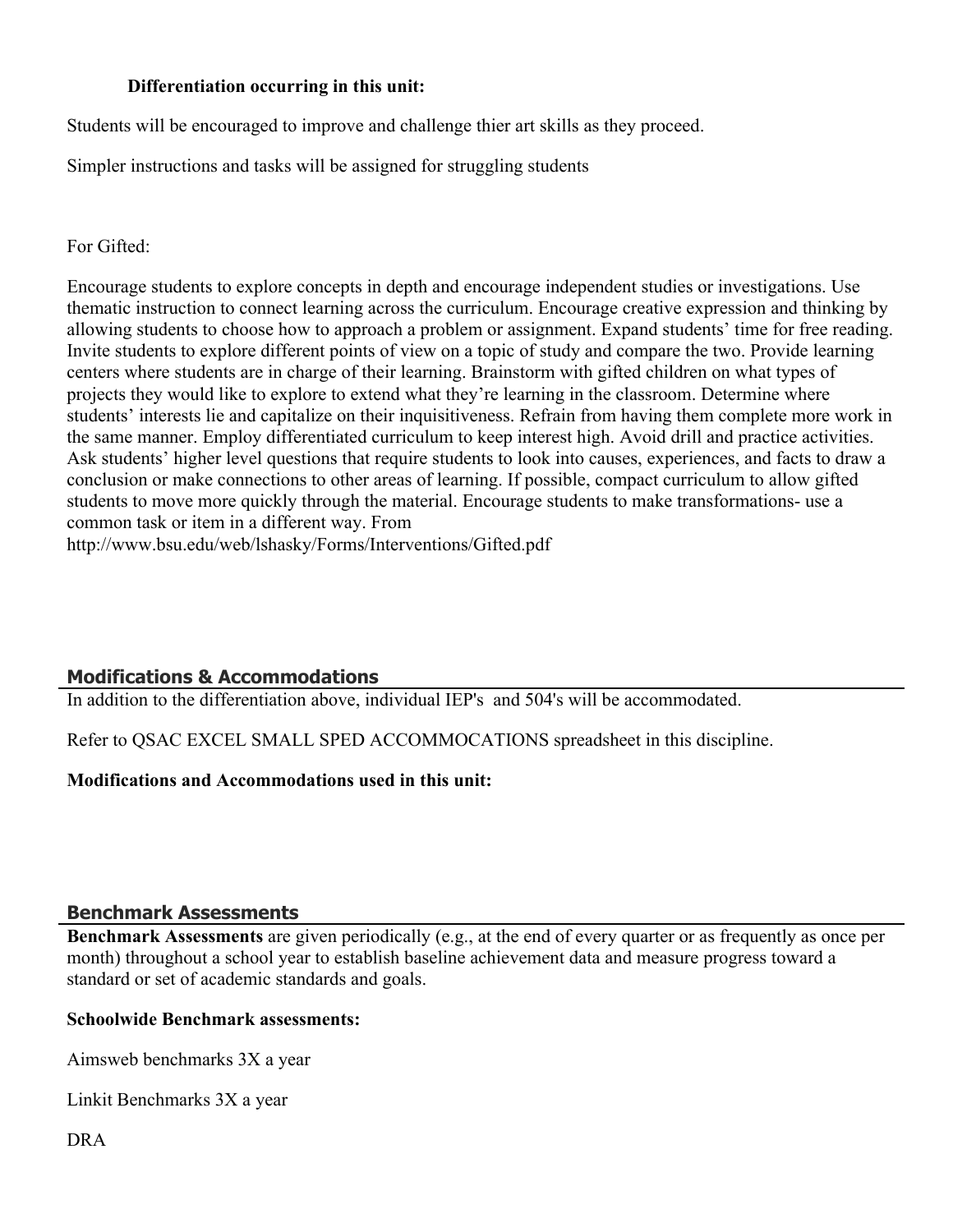#### **Additional Benchmarks used in this unit:**

Students should understnd the proportions of the face and show evidence of this in their self portraits.

Students will work in teams to answer questions about facial proportions at the conclusion of each lesson to reinforce the understanding

#### **Formative Assessments**

Assessment allows both instructor and student to monitor progress towards achieving learning objectives, and can be approached in a variety of ways. **Formative assessment** refers to tools that identify misconceptions, struggles, and learning gaps along the way and assess how to close those gaps. It includes effective tools for helping to shape learning, and can even bolster students' abilities to take ownership of their learning when they understand that the goal is to improve learning, not apply final marks (Trumbull and Lash, 2013). It can include students assessing themselves, peers, or even the instructor, through writing, quizzes, conversation, and more. In short, formative assessment occurs throughout a class or course, and seeks to improve student achievement of learning objectives through approaches that can support specific student needs (Theal and Franklin, 2010, p. 151).

## **Formative Assessments used in this unit:**

Teacher observations during the process

**Discussion** 

# **Summative Assessments**

**summative assessments** evaluate student learning, knowledge, proficiency, or success at the conclusion of an instructional period, like a unit, course, or program. Summative assessments are almost always formally graded and often heavily weighted (though they do not need to be). Summative assessment can be used to great effect in conjunction and alignment with formative assessment, and instructors can consider a variety of ways to combine these approaches.

#### **Summative assessments for this unit:**

Peers and Mothers view and discuss work